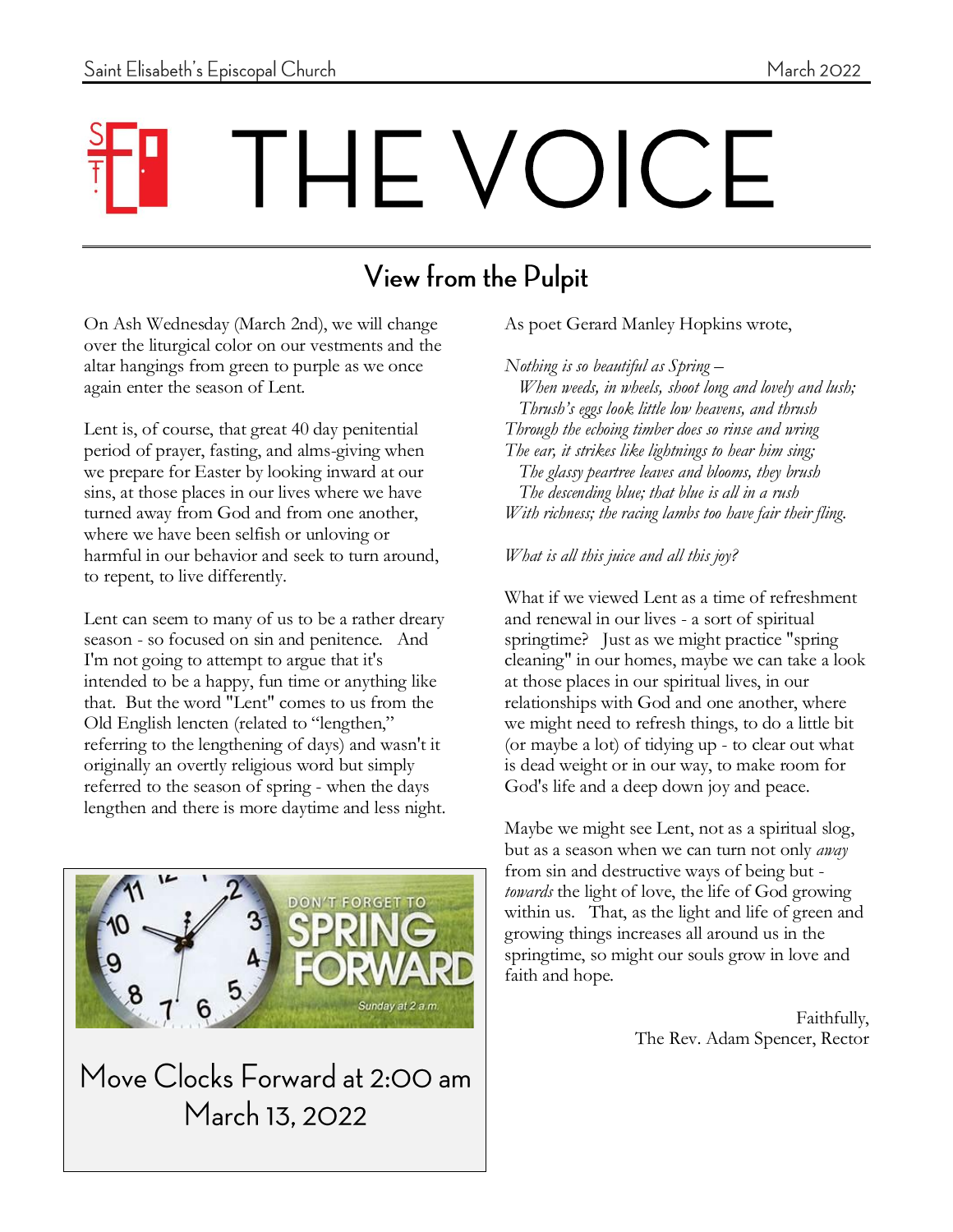#### The Warden's Corner

**Easter Sunday Is Coming!** On April 17, we will celebrate the most important day in the Church Year – The Feast of the Resurrection of Jesus. Now is the time to get ready!

Lent is the season the church sets aside for preparing ourselves for Easter. It is a season of repentance and renewal, a time for intentionally re-connecting with God. In the Ash Wednesday service, we are invited to observe "a Holy Lent, by selfexamination and repentance; by prayer, fasting, and self-denial; and by reading and meditating on God's holy Word." This season of forty days, not including Sundays *(every Sunday is a feast of the resurrection)*, is a time to shape up our spiritual practices and



nurture our relationship with God and all creation. It is a time for taking stock of what pulls us away from our core being as beloved children of God and for being intentional about turning away from those distractions. It is a time for confessing our sins to God and acknowledging our brokenness, a time for both seeking and willingly accepting God's forgiveness.

When I was growing up, our family referred to Lent as "Spring Training." This had special significance for us kids because every year we spent 10 days of Lent in St. Petersburg, Florida, where we often visited the training grounds of the New York Yankees and the St. Louis Cardinals. We would watch baseball players throw balls over and over again to fellow players arranged at different distances who would practice catching the balls arriving from multiple angles and at varied speeds. Or in another area, pitchers and hitters would be going through the same practice over and over and over again. And in other areas, players were engaged in personal training exercises. It was hard work. But when the games took place, you could see that all that practice was worth it (or sometimes you could see that more practice was needed!). The throws, plays, pitches, hits, and runs all came together and there was magic in the air as the team played as one body.

Having a Lenten Discipline requires taking time to focus and practice whatever "training" we have set for ourselves. What we choose will depend on our own need for this year. There is not one practice that fits all. For some it may even make sense to choose a new discipline to practice for one week at a time. People living in the same house may find it helpful to share a daily ritual of a prayer, maybe a song, a short Bible reading or story and some discussion. Lent may also be a time for getting away for a while from a familiar space and retreating to a setting where all focus can be on God. While we often think of fasting as giving up some food or drink, it can also mean letting go of an emotion like fear or a behavior that needs to be changed to make more time and space for God's presence. Or it may mean taking on a new practice that focuses our attention on the needs of others. The prophet Isaiah equates fasting with seeking justice: *Is not this the fast that I choose: to loose the bonds of injustice, to undo the thongs of the yoke, to let the oppressed go free, and to break every yoke?* (Isaiah 58:6, NRSV)

Through our Sunday worship, Wednesday formation opportunities, a daily devotional and weekly resources in the E-connect, St. Elisabeth's will be providing support for our Lenten journey. Please share any other resources that you find useful or ask for suggestions if you want to try something new.

In whatever way we choose to participate, the Church gives us forty days to prepare our hearts and lives for the great miracle and mystery of Easter. What will you choose?

*God of mercy and forgiveness, you made us to love you and your creation, and to love our neighbors as ourselves, but we fall into sin when we choose to do hurtful things. Guide us through the forty days of Lent to come closer to you with prayer, fasting, and giving. Amen* from *COMMON PRAYER for Children and Families* by Jenifer Gamber and Timothy J.S. Seamans

Anne Lea Tuohy, *Senior Warden*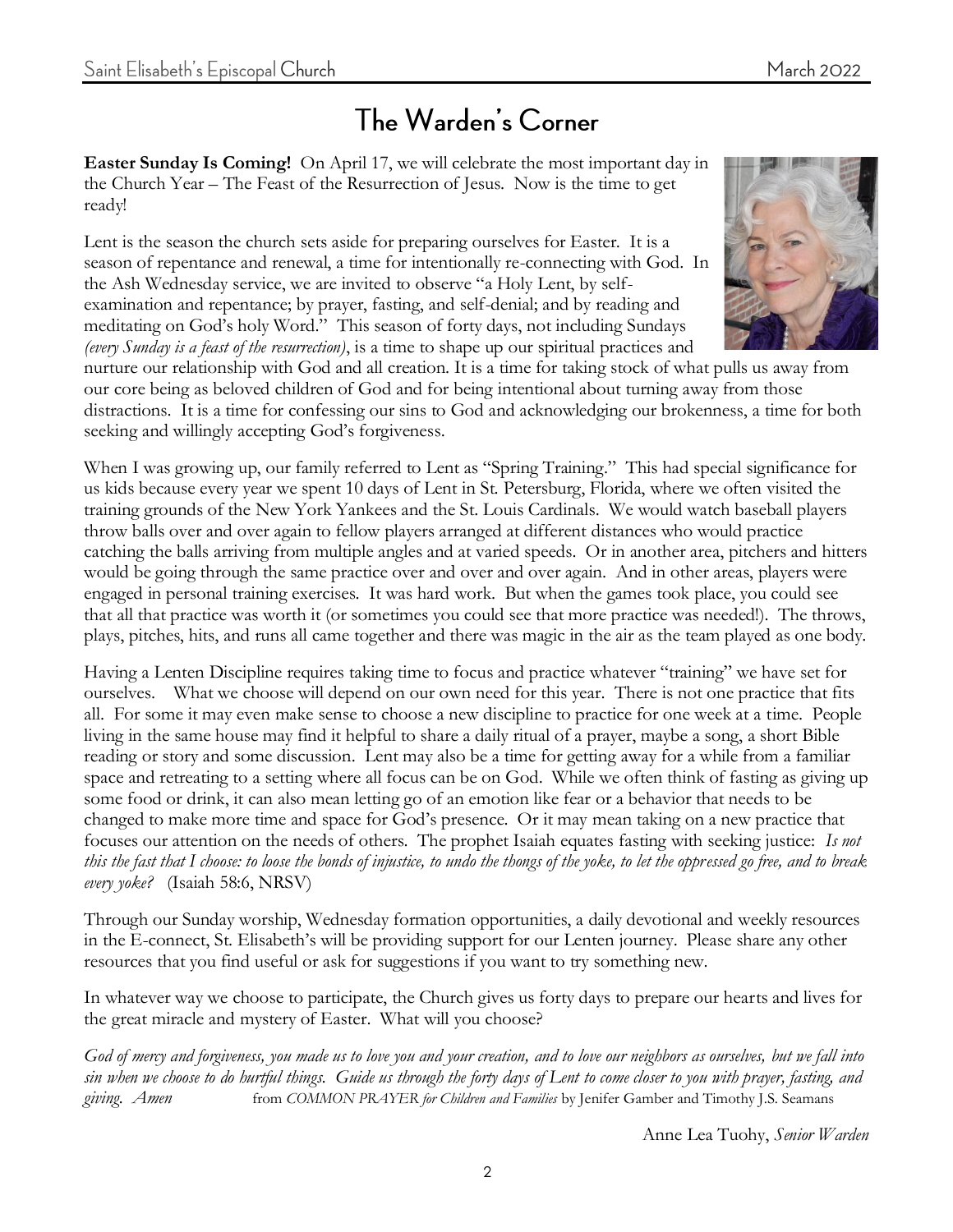#### Notes from the Bench



Dear friends,

It has felt like a whirlwind of a two months since the choir last sang together. After beautiful Advent Lessons and Carols and Christmas Eve services, we were looking forward to a little time off at the beginning of the New Year. We had no idea to know it would last this long! With cases on a steady rise, Adam and I made the decision to place the choir on sabbatical until we reached a safer place with the COVID-19 numbers. It was only a few days after that decision was made that I came down with the coronavirus myself. What a journey it was to get healthy enough to come back to St. E's. I can't thank you all enough for surrounding me with so much love while during my illness and recovery. The cards, texts, calls, emails, and meals have lifted my spirits and kept a smile on my face during a very difficult time for me and my

health. I am continuing my recovery, feeling better and gaining back my strength, day by day, and am so happy to be back in town and at church with all of you.

We have looked at the COVID-19 numbers and projections, and along with the Diocese lifting certain guidelines that have been in place, we feel comfortable resuming choir at St. E's beginning on March 2, Ash Wednesday. We'll continue to use our special singing masks to help aid in both our safety and comfort while singing, as well as keeping the choir socially distanced. I am thrilled that our "small, but mighty" group will be back to help lead worship for our 10:00 am Inclusive Language Holy Communion service on Sundays. If you were at the Annual Meeting, you would've heard that the Music portion of our budget received a slight increase so that we'll be able to hire some section leaders and guest musicians to assist the choir and help to bolster the harmonies that come from the choir pews. Keep an eye out for new members of the choir that may be joining us and be sure to say hello! If you are a singer in the parish interested in joining choir and haven't spoken to me yet, please let me know. We'd love for you to join us in any capacity that you can, even if it can't be every week. Rehearsals begin at 8:45am in the church as we prepare to sing for the 10:00 am Inclusive Language Holy Communion service. Musicians at St. E's always have a great time getting to help lead worship at our church, and I can promise you that our rehearsals are a blast. Come and see what we're all about in this new year!

> Blessings, Dillon Shipman, *Director of Music and Pastoral Care Minister*

#### **Staff Mini-Sabbatical**

The staff of Saint Elisabeth's, with the encouragement of Bishop Chilton Knudsen, will take a mini sabbatical from Monday, March 21st to Saturday, March 26th. The parish offices will be closed. For pastoral emergencies during that time, please call or email The Rev. Kristin Saylor, Rector at St. Lawrence in Libertyville. Her contact information is as follows: rector@stlawrencechurch.org 847-238-2104

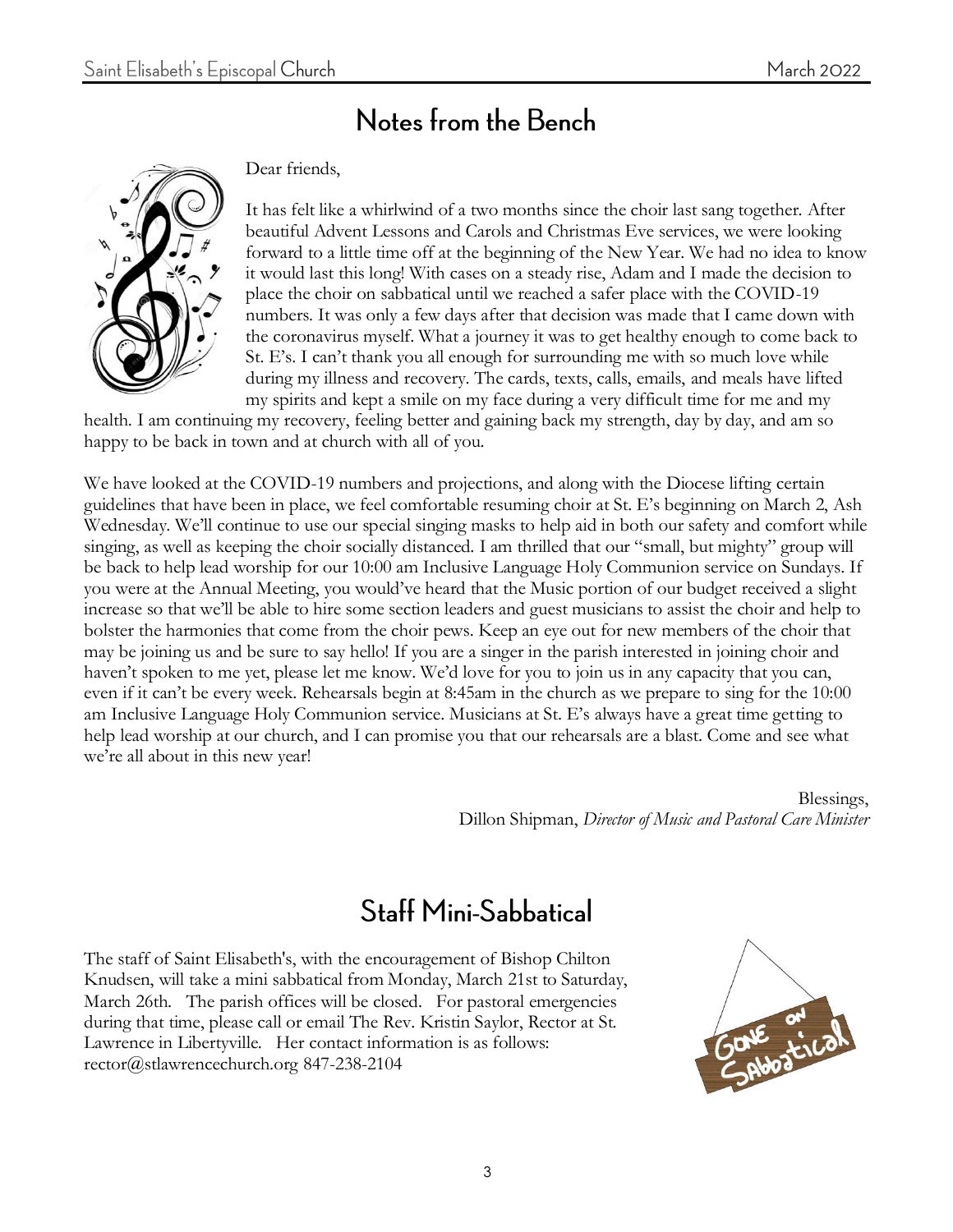## Shrove Tuesday - March 1



Join us on Zoom on **Tuesday, March 1 at 6:30 PM**, for a fun and family friendly observance of Shrove Tuesday. Our plan is to gather around our tables, perhaps with a pancake supper you've made, or maybe with a

donut, paczki, or king cake you've picked up, to talk about what Shrove Tuesday is and how we begin to usher in a holy Lent together. The Zoom link will be available on the St. E's Virtually section of the website.

## Ash Wednesday - March 2

Join us in person and on Facebook Live **Wednesday, March 2 at 6:30 PM**, when we will gather to begin Lent with a service of prayer, song, Holy Communion, and the imposition of ashes. For those worshiping at home, ashes can be picked up at the church by appointment. Contact Adam or Dillon to make arrangements.

#### **Lenten Meditations Booklet**

Take some time each day to deepen your relationship with God this Lent with daily devotions written by our fellow Episcopalians. Saint Elisabeth's has teamed up with three partner churches to create two books of daily meditations - one for Lent and one for Holy Week. Each day's meditation is written by a member of one of the Partner churches including a number of our own St. E's folks. The booklets will be available in print at the back of the church and a digital version will be available for download on the Saint E's Virtually page of our website and will be linked in the weekly E-Reflect.





## Holy Week & Easter Dates

Palm Sunday – April 10 at 8:00 AM and 10:00 AM Tenebrae Service – Wednesday, April 13 at 7:00 PM Maundy Thursday – Thursday, April 14 at 7:00 PM Concert on Good Friday – April 15 at 6:30 PM Good Friday – Friday, April 15 at 7:00 PM Holy Saturday Easter Vigil- Saturday, April 16 at 7:00 PM Easter Day – Sunday, April 17 at 8:00 AM and 10:00 AM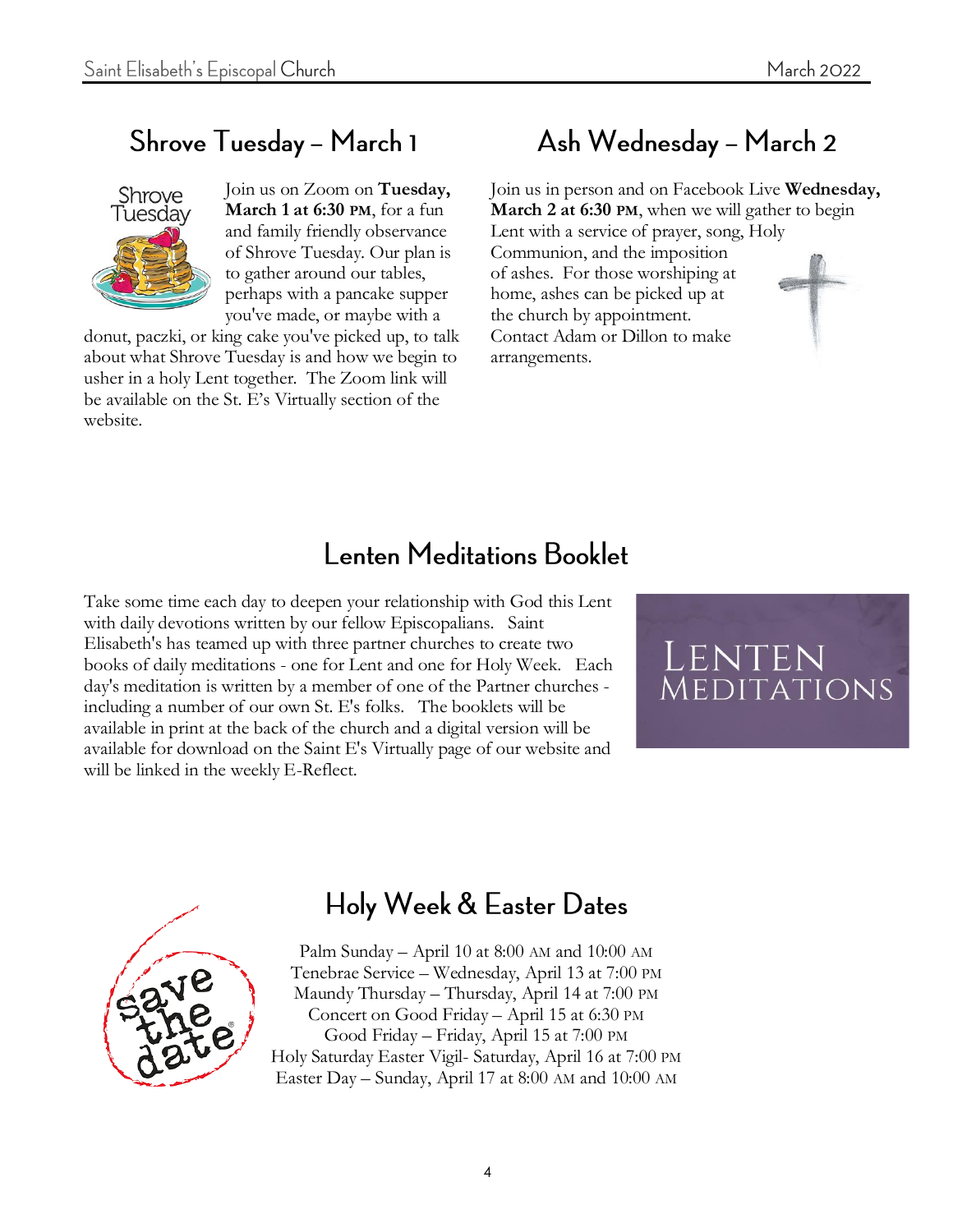#### Formation

#### **Wednesday Adult Formation in Lent: 7:00 PM via Zoom**

*A Series on Hope* We will not meet on March 2 {Ash Wednesday} or March 30 {Spring Break}

During challenging times, the church and our faith tradition can be a wonderful source of hope. Join Adam, Dillon, and Elizabeth Clemmitt, our Associate for Spiritual Wellness, for a Lenten Series on Hope. We will

discuss the meaning of hope and explore finding hope through music, scripture, and the liturgies and imagery of Holy Week. This formation opportunity will be offered on Zoom. The Zoom link can be found on the St. E's Virtually page of our website. www.steglencoe.org

March 9: What is Hope? March 16: Hope through Music March 23: Hope through Scripture April 6: Hope through Holy Week



**Children's Sunday School** has resumed and will take place on **March 6 and 13** this month. Children can gather beginning **at 9:45 AM** for a time of soft gathering - coloring, visiting, reading, etc., in the upstairs classroom. Formation will begin at **10:00 AM** with Diedre McClurg and Carrie Miller-Mygatt, and will continue until around 10:40 AM, when the children and leaders will join the rest of the congregation in the church for Holy Communion. We are exploring being able to use Zoom for those not able to gather for Sunday School in-person right now, as well.

## St. E's Book Group

Does culture mostly help or hinder us in understanding ourselves and others?



Jhumpa Lahiri's short story "Interpreter of Maladies" explores this question and will be one of the topics St. E's Book Group considers at its regular meeting, Tuesday March 8 at noon in the parish Fireside room. Masks will be required, and the brown bag lunch is cancelled.

Lahiri, winner of numerous literary awards, including the Pulitzer Prize in 2000, is the daughter of Bengali immigrants who came to Rhode Island when she was eight. In her fiction, the author often wrestles with what it means to belong and what it means to be estranged. Her story is the final one in the anthology Great Conversations 3, published by the Great Books Foundation.

In April, the Book Group will begin reading the next anthology in the series, Great Conversations 4, which can be ordered from your favorite book seller. The selections in the book are chosen to spur meaningful conversations about timeless topics. If you like to read and then engage in thoughtful discussions, consider joining St. E's book group. It meets monthly and each selection can generally be read in one sitting. Undecided? Drop-ins are always welcome. There will be a loaner copy available in the church office Please email questions to joyceRnewcomb@gmail.com.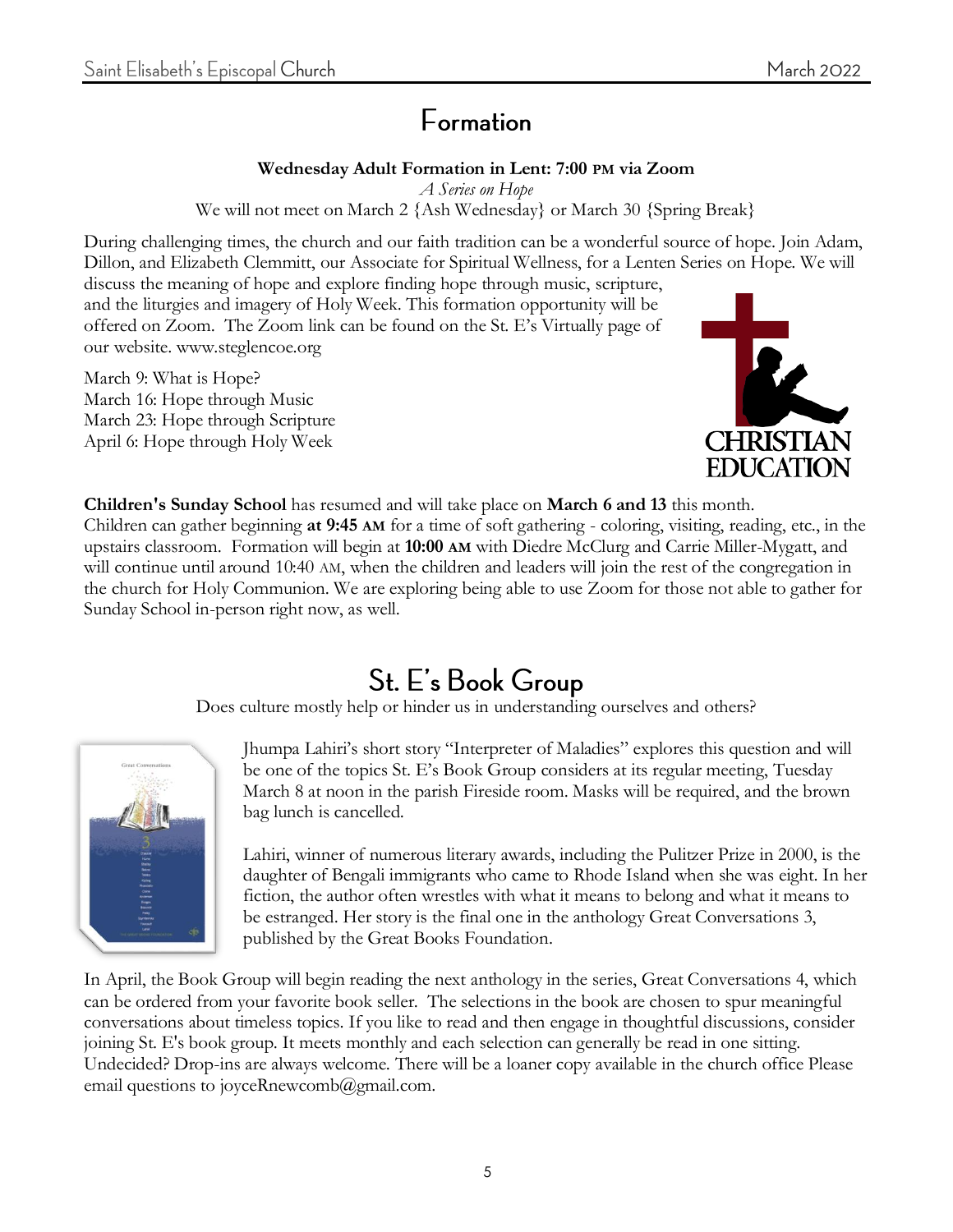## **B&G Update**

Greetings, everyone! I'm Jim Baur and am the new head of the Buildings & Grounds committee at St. Elisabeth's. I have been a member of the Church since my wife, Polly, and I were married here by the Reverends Kasey in 2003. We have two sons, Duke (15) and Rocky (12), who you may occasionally see at services and other events around the Church when their busy schedules allow! We have always loved how inviting and friendly our parish is and have been blessed to be able to raise our boys and grow as a family at St. E's. My background is in music: I have a doctorate in Music Performance Studies in Guitar from Northwestern University and have been teaching and performing throughout the Midwest for over 25 years.

We on the B&G committee have been quite busy over the last year: Stone, Sash, and Sound; the new roof; various updates and upgrades with the Montessori school; and, the impending remodeling of the Choir room and Library. And while much of the recent work has been anticipated and planned for, certainly there is an element of 'play it by ear' that we often find ourselves working under. To that end, one of my goals is to have a mid- and long-term improvement plan for the Church and Rectory that can allow the Vestry and Parish to have better visibility on the maintenance of the physical infrastructure we all depend on for the betterment of our spiritual infrastructure.

A second goal is to work with Peter Wittleder, my B&G mentor and guru, to further realize his vision of a B&G Handbook that can be a repository of the work that has been done on the Church and Rectory over the years but also a guide for the normal activities and maintenance of the buildings throughout the year to assist those who come to the committee and want to contribute their time, imagination, and energy.

I look forward to seeing all of you in our buildings as Winter turns to Spring, and I encourage you to lend a hand as you are able!

--Jim Baur, *Chair of Buildings and Grounds*



#### Pulpit swap with St. Gregory's

The Rev. Anne Jolly preached and presided on Sunday, February 13 and Adam preached and presided at her parish, St. Gregory's in Deerfield, as part of our new, emerging partnership with St. Gregory's, Trinity (Highland Park), and St. Lawrence (Libertyville). For more information about the partnership, feel free to reach out to Adam.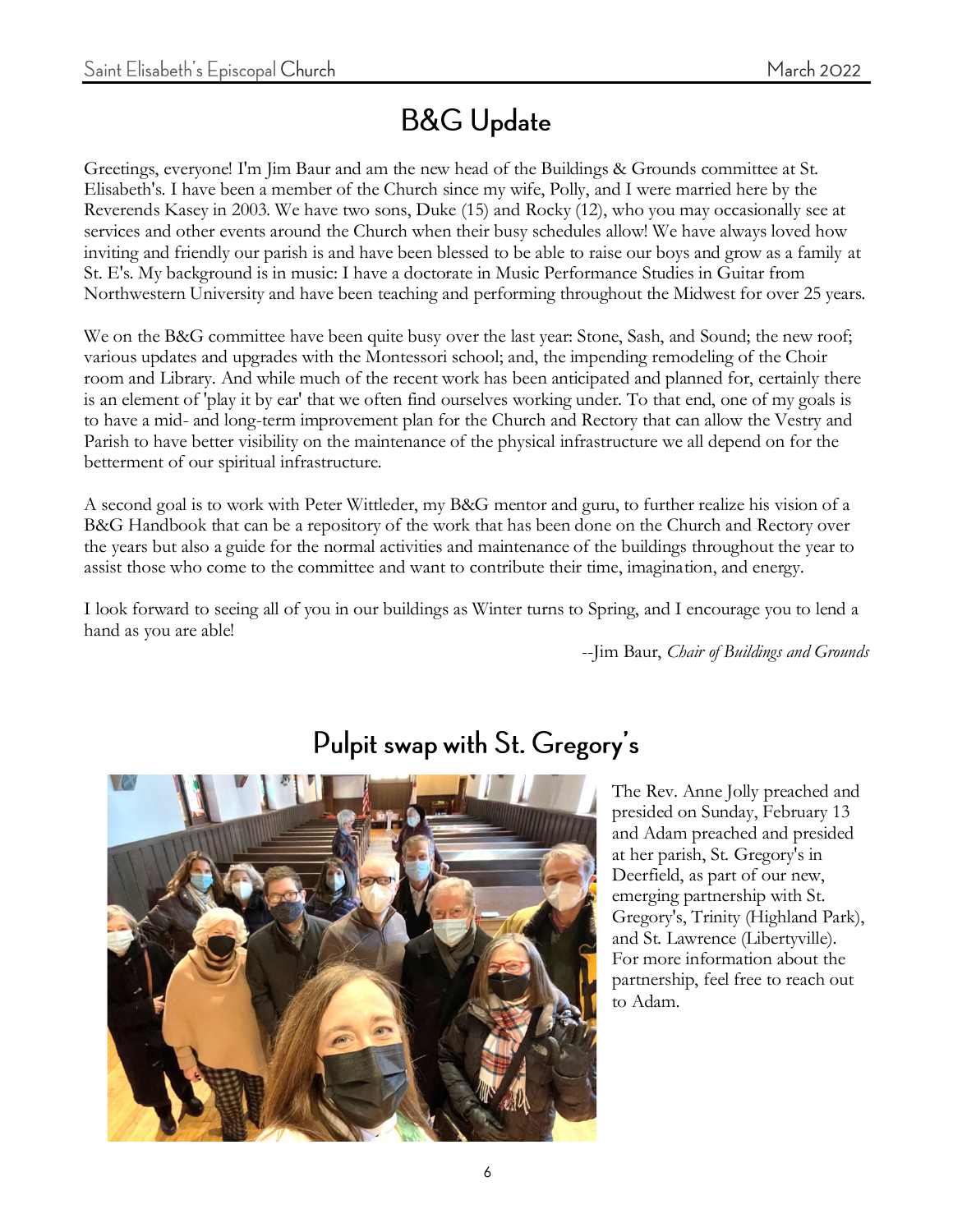

## **Thank You**

A special thank you to members of St. Elisabeth's for the wonderful contributions and sharing of talents to celebrate the Advent and Christmas season. In November Advent wreaths were made under the leadership of Polly and Jim Baur. Cut greens, candles, and bases filled with oasis were available in the Guild Room on carefully spaced tables. The small wreaths were then taken home. In the main church one candle on the huge Advent Wreath was lit each Sunday preceding Christmas. The church was fully and beautifully decorated by a wonderful team of volunteers including Jim Baur, Anne Tuohy, Susan Chadd, Adrienne and Rod Zimmerman, Mark Tilton, Robert Fischer, John Tuohy, Barbara Ferry, Phil Miller and Hall Healy. Adrienne and Rod filled the planters outside the church that are lasting the entire

winter season. The Badger family contributed a special large wreath that was hung beneath the leaded glass window in the back of the church. Outdoor lights and spotlights were installed in celebration of the Christmas season. So many of you helped to "red" the church including Linda Illes, Leslie Alter, Polly Baur, Adrienne, Rod, Robert, Susan and Larry Whipple and Susan Chadd. Thank you to all, and if I have omitted your name, I'm sorry. Please know how much your help was appreciated! The Children's Christmas Pageant was held at 4:00 p.m. on Christmas Eve followed by an 8:00 p.m. service including the lighting of small candles for each parishioner. An enormous thank you to Dillon Shipman for creating the extraordinary Music and Choir selections throughout the season, as well as organizing the Children's Pageant. We were so grateful for the beautiful services and sermons this Christmas season led by Reverend Adam Spencer in the church and via Facebook Live during this challenging time. Thank you to Rose Sengenberger for managing the Facebook broadcasts and joining the Choir, Kay Rossiter, Rod and Adrienne Zimmerman, Robert Fischer and Mark Tilton helped with cleanup. Thank you to all!

Sincerely, Anne Healy

| <b>Easter Flowers &amp; Music</b><br>I would like to contribute to: |                                                                                                           |  |  |
|---------------------------------------------------------------------|-----------------------------------------------------------------------------------------------------------|--|--|
|                                                                     | \$ EASTER FLOWERS \$ MUSIC FUND                                                                           |  |  |
|                                                                     |                                                                                                           |  |  |
|                                                                     |                                                                                                           |  |  |
|                                                                     |                                                                                                           |  |  |
|                                                                     | $\Box$ In Honor of:                                                                                       |  |  |
| $\Box$ No specific intention                                        |                                                                                                           |  |  |
|                                                                     | Please Note: Please print legibly. Easter is on April 17, 2022. To ensure you are listed in the bulletin, |  |  |

*return this form with your donation check to the church office no later than* **Friday, April 8.** *Please write "Easter Flowers*  $\mathcal{Q}$  *Music" in the memo line of your check. Thank you.*